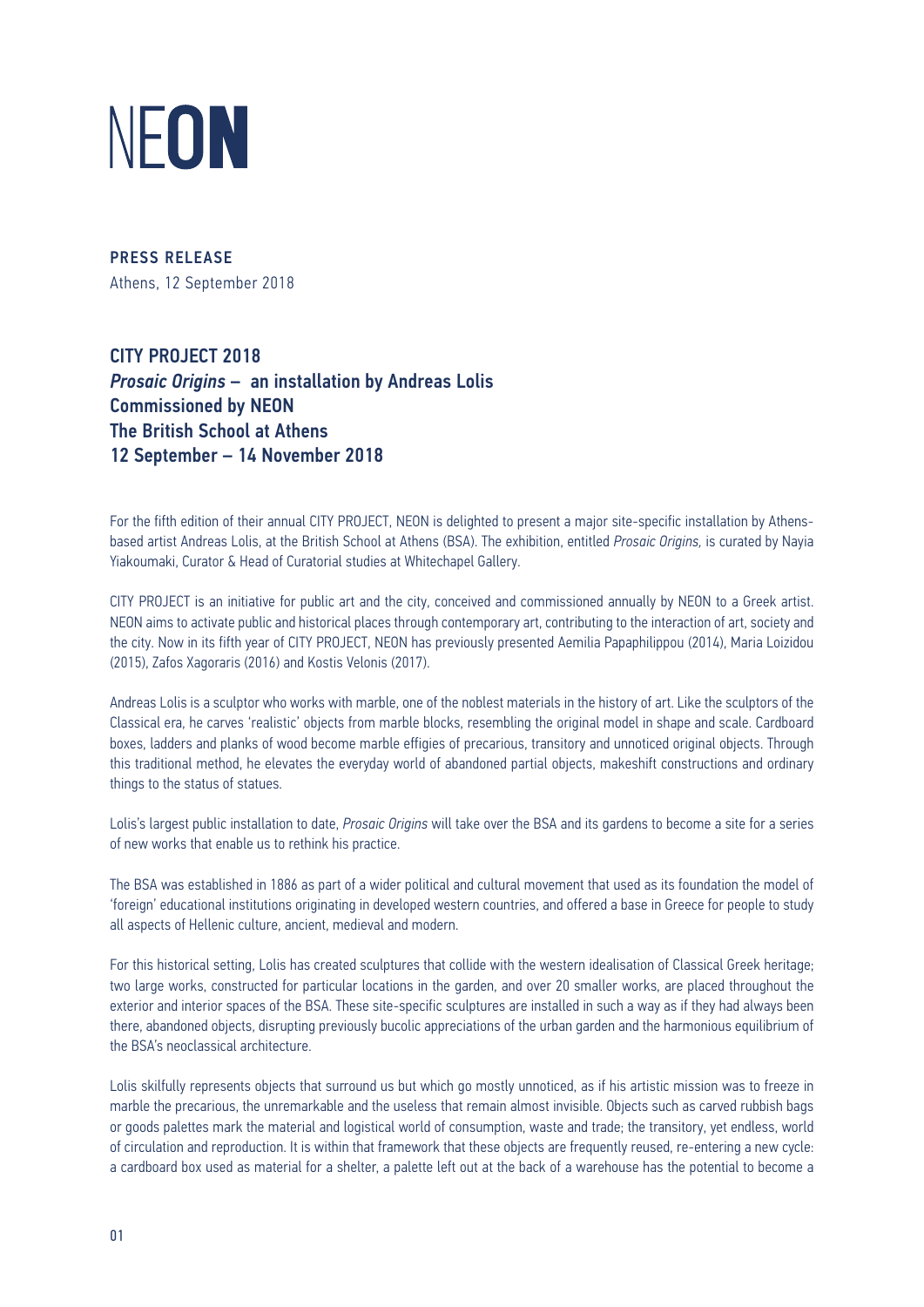seat, a makeshift ladder and so on. Sometimes the ephemeral life of these objects lasts longer through their new functions. They are certainly part of the 'landscape of crisis' of contemporary Greece, indicating at the same time the resourcefulness and the lack of material means of those worst affected by the current economic situation.

Tapping into the notion of mimesis as an ancient Greek ideal associated with art, the pieces are both a copy of nature and a monument to human craft. And yet, it is not idealised nature as the archetype of 'beauty' that is cast into the marble sculptures, but human made objects with a short economic life.

Literally placed on the grounds of the BSA without any marker of their status as sculptures, no base or plinth, they displace the very principles of artistic mimesis, returning the now petrified object to its possible original location.

Lolis uses the same material and technique as traditional sculptors of the ancient times, not to idealise the Classical past, but to reminisce and to attest, staging a controversy around the notion of artistic value, what to keep as objects of contemplation. By working with marble, he is not only soliciting us to take these prosaic objects as meaningful and aesthetically interesting, but is also displacing the heavy historical weight of marble sculpture, making it a means of petrification of the precarious and transitory dimension of modern life. These works are monuments of precarity and crisis, but also of reinvention and possibility.

Curator Nayia Yiakoumaki remarks: *"Having these works displayed at the BSA is a statement in its own right. This historical institution, whose scope is to support and enhance research in archaeology, becomes the territory for the installation of objects that defy erosion, the foundation of a future archaeological site. As archaeology for the future, these pieces register the invisible dimensions of contemporary everyday life but also the artistic magical gesture of turning the fleeting into the permanent".*

NEON would like to thank the British School at Athens for their collaboration.

## Notes to editors

Andreas Lolis (b. 1970) lives and works in Athens and is a graduate of the Athens School of Fine Arts and the Carrara Academy of Fine Arts. His selected solo exhibitions include: "Undercurrents" at The Breeder in Athens (2015), The Breeder Monaco (2013) and at Mϋnchner Kϋnstlerhaus (2011). Selected group shows include: *Antidoron,* The EMST Collection, Friedericianum, Kassel, documenta 14 (2017); *New Acquisitions 2014-2017,* National Museum of Contemporary Art, Athens (2017); Thessaloniki Biennial 2017 curated by Sirago Tsiara (2017); *The Body, the Soul, The Place,* National Art Museum of China, 7th Beijing Biennial of Contemporary Art (2017); *Yoko Ono Lumiere De L'Aube,* at Musée d'Art Contemporain, Lyon (2016), 13th Biennale de Lyon La Vie Moderne, curated by Ralph Rugoff (2015); *Hell As Pavillion,* curated by Nadia Argyropoulou in Palais de Tokyo in Paris (2013) and Monodrome, the 3rd Athens Biennial, curated by Nicolas Bourriaud, Xenia Kalpaktsoglou and Poka Yio (2011). Andreas Lolis teaches at the Salzburg International Summer Academy of Fine Art (2016-2018). Andreas Lolis is represented by The Breeder, Athens

Nayia Yiakoumaki is Curator and Head of Curatorial studies at Whitechapel Gallery UK, where she developed an innovative programme of research exhibitions. Yiakoumaki annually devises the NEON Curatorial Exchange & Award, an initiative which fosters professional relationships for emerging curators, founded by NEON organization and delivered by the Whitechapel Gallery. Yiakoumaki co-directed the Athens Biennale organisation 2016 – 2017 as Director of Research and International Networks. She has conceived several exhibitions and commissions, including *John Latham: Anarchive* (2010), *Rothko in Britain* (2012), *Aspen Magazine: 1965-1971* (2012), *Black Eyes & Lemonade: Curating Popular Art* (2013), *Stephen Willats: Concerning Our Present Way of Living* (2014), *Intellectual Barbarians: The Kibbo Kift Kindred* (2015-2016), *Imprint 93*  (2016), *Guerrilla Girls: Is it even worse in Europe?* (2016-2017). Yiakoumaki is currently working on *Killed Negatives: Unseen Images of 1930s America* (2018) and *Staging Jackson Pollock* 1958 (2018).

The British School at Athens (BSA) was founded in 1886 to promote the study of Greece in all its aspects. Through the extensive collections in its Library and Archive, the state-ofthe- art equipment in the Marc and Ismene Fitch Laboratory,